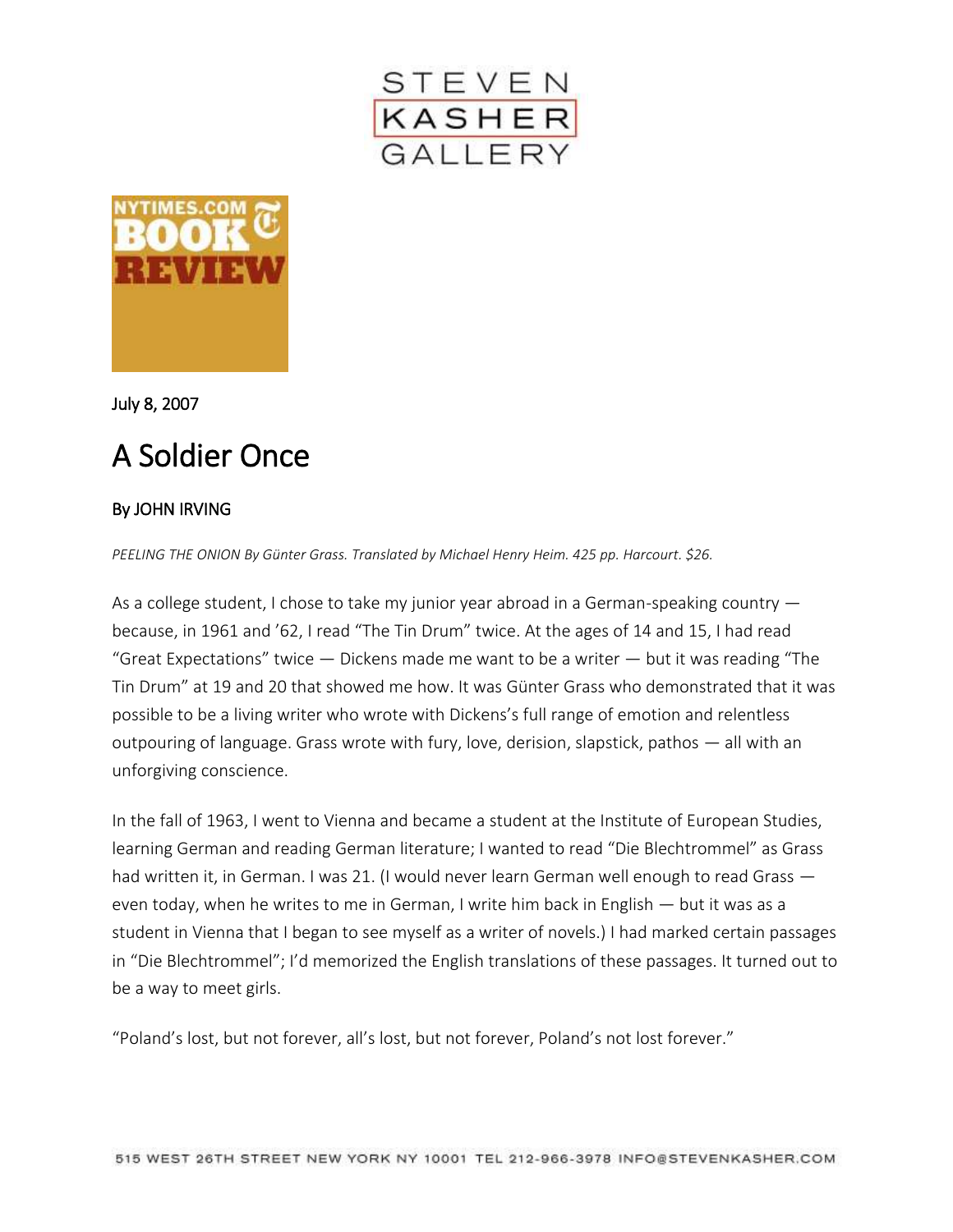

The novel's hero, Oskar Matzerath, refuses to grow; because he remains childlike, small and seemingly innocent, he is spared the political events of the Nazi years while others die. As Bebra the dwarf warns Oskar, "Always take care to be sitting on the rostrum and never to be standing out in front of it."

Oskar may survive the war as a little person, but he doesn't evade the guilt. He drives his mother to her grave; he is responsible for the death of his uncle (Oskar's biological father), and he causes his presumed father to choke on his Nazi Party pin while the cuckold is machine-gunned to death by Russian soldiers. After the war, Oskar finally resumes growing — in a freight car. A preternaturally talented drummer, he performs in a nightclub called the Onion Cellar, where the guests peel onions to make themselves cry. But Oskar Matzerath has no need of onions to help himself weep; he simply plays his drum and recalls the casualties he was witness to. "Just a few very special measures were all it took to make Oskar melt into tears."

"The Tin Drum" was the most highly acclaimed novel of postwar Germany; Oskar Matzerath's refusal to grow was declared symbolic of the country's guilt. In the page-and-a-half-long penultimate paragraph of the novel, "the onion juice that draws tears" is mentioned in passing — one image in a long list of more memorable images: "the wall that had to be freshly whitewashed" and "the Poles in the exaltation of death" were among the ones I loved best.

Grass himself, in this extraordinary first novel — published in Germany in 1959 — seemed to have much to atone for. The voice of "The Tin Drum" is all about atonement, as it shifts sometimes in the same sentence — from a first-person narrator to a third-person narrative, again and again. But Grass was born in Danzig (now Gdansk) in 1927. He was 10 when he joined the Jungvolk, a feeder organization to the [Hitler](http://topics.nytimes.com/top/reference/timestopics/people/h/adolf_hitler/index.html?inline=nyt-per) Youth; he was only a 17-year-old soldier in 1944, when he was captured by the Americans. (Even today, Günter's noticeably American English is better than my German, and when we get together, we speak mostly in English — with my occasional and excitable German thrown in.)

Grass was only a kid when Germany invaded Poland. What did he have to feel guilty for? I wondered. Was the burden of guilt in "The Tin Drum" the so-called collective German guilt? I was reading about this schuld in the newspapers when I was a student in Vienna. What I knew of what happened to the Poles  $-$  Jan Bronski's death in the attack on the Polish Post Office  $-1$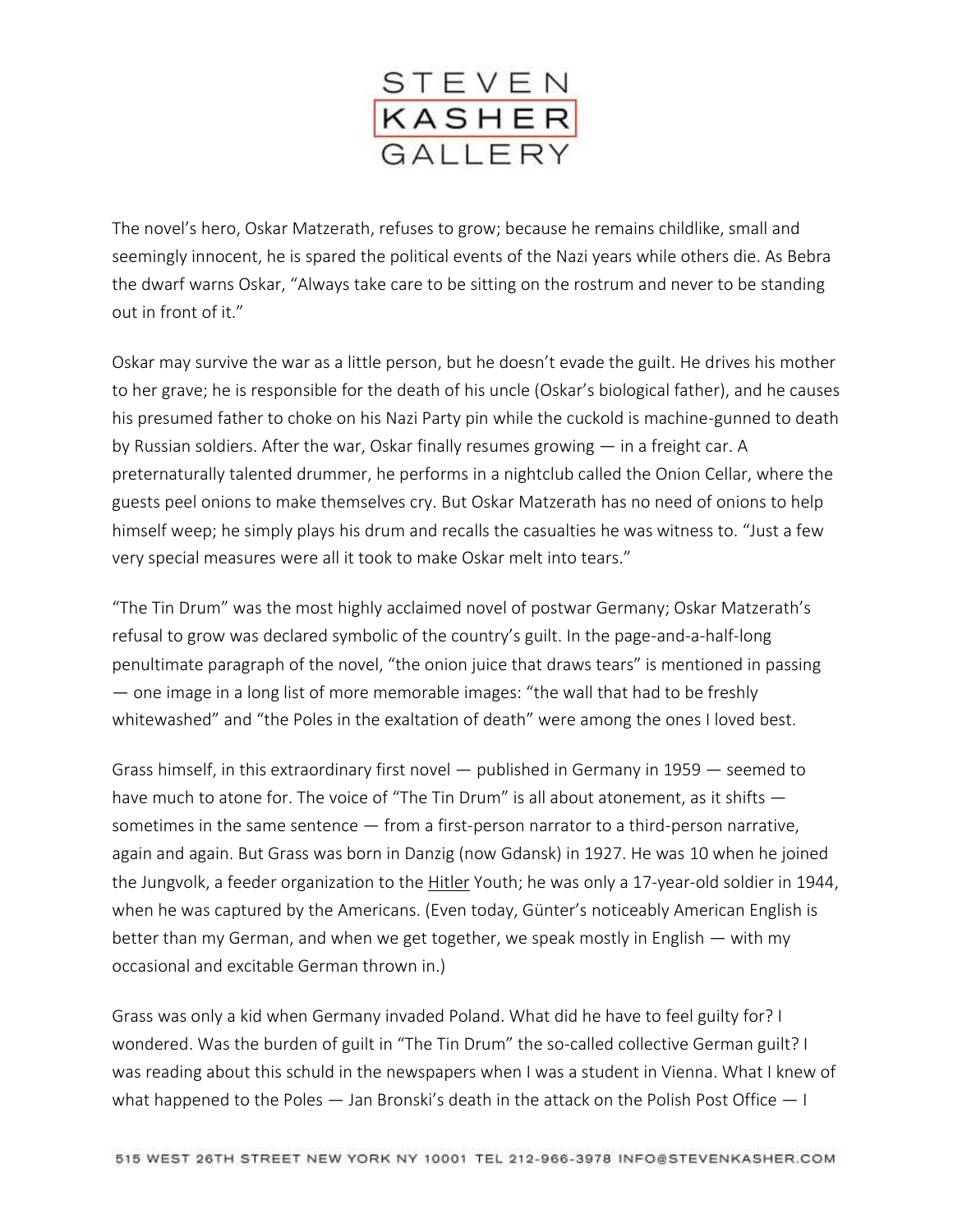

knew from "The Tin Drum." Later, the people of Gdansk would make Grass an honorary citizen  $-$  and why not? Oskar Matzerath's tale  $-$  to me, even his refusal to grow  $-$  was heroic.

And one cold winter day in Vienna, when no one entirely in possession of his faculties would have been inclined to undress, I took myself to an academy of the arts off the Ringstrasse and volunteered my services as a model for the life-drawing classes. "I have experience, in America," I said, but I wanted to be a model because Oskar Matzerath is a model. It turned out to be another way to meet girls.

Sometime in that academic year, 1963-64, before I left Vienna, a friend from the United States sent me the English translation of Grass's second novel, "Cat and Mouse." This time there was an unchanging first-person narrative, but the narrator remains anonymous for more than 100 pages; Mahlke, the main character, is identified in the first sentence, but he is referred to both in the third person and the second person throughout. The evasive narrator expresses his guilty feelings about what happens to Mahlke at the outset, when a cat is attracted to his Adam's apple ("the cat leaped at Mahlke's throat; or one of us caught the cat and held it up to Mahlke's neck; or I ... seized the cat and showed it Mahlke's mouse"). Later, when a schoolteacher is arrested ("probably for political reasons"), the still unnamed narrator writes: "Some of the students were questioned. I hope I didn't testify against him." And there are more onions to go with the collective guilt: "Perhaps if I rubbed my typewriter superficially with onion juice, it might communicate an intimation of the onion smell which in those years contaminated all Germany ... preventing the smell of corpses from taking over completely."

What is it with the onions? I wondered.

And what did Grass mean about the silence? "Ever since that Friday I've known what silence is. Silence sets in when gulls veer away. Nothing can make more silence than a dredger at work when the wind carries away its iron noises."

"Cat and Mouse" reads like a confession, but the crime (if there is a crime) is one of omission we don't see everything that happens to Mahlke. We simply know he's another casualty of the war; we count Mahlke among the missing. "But you didn't show up," the novel concludes. "You didn't surface."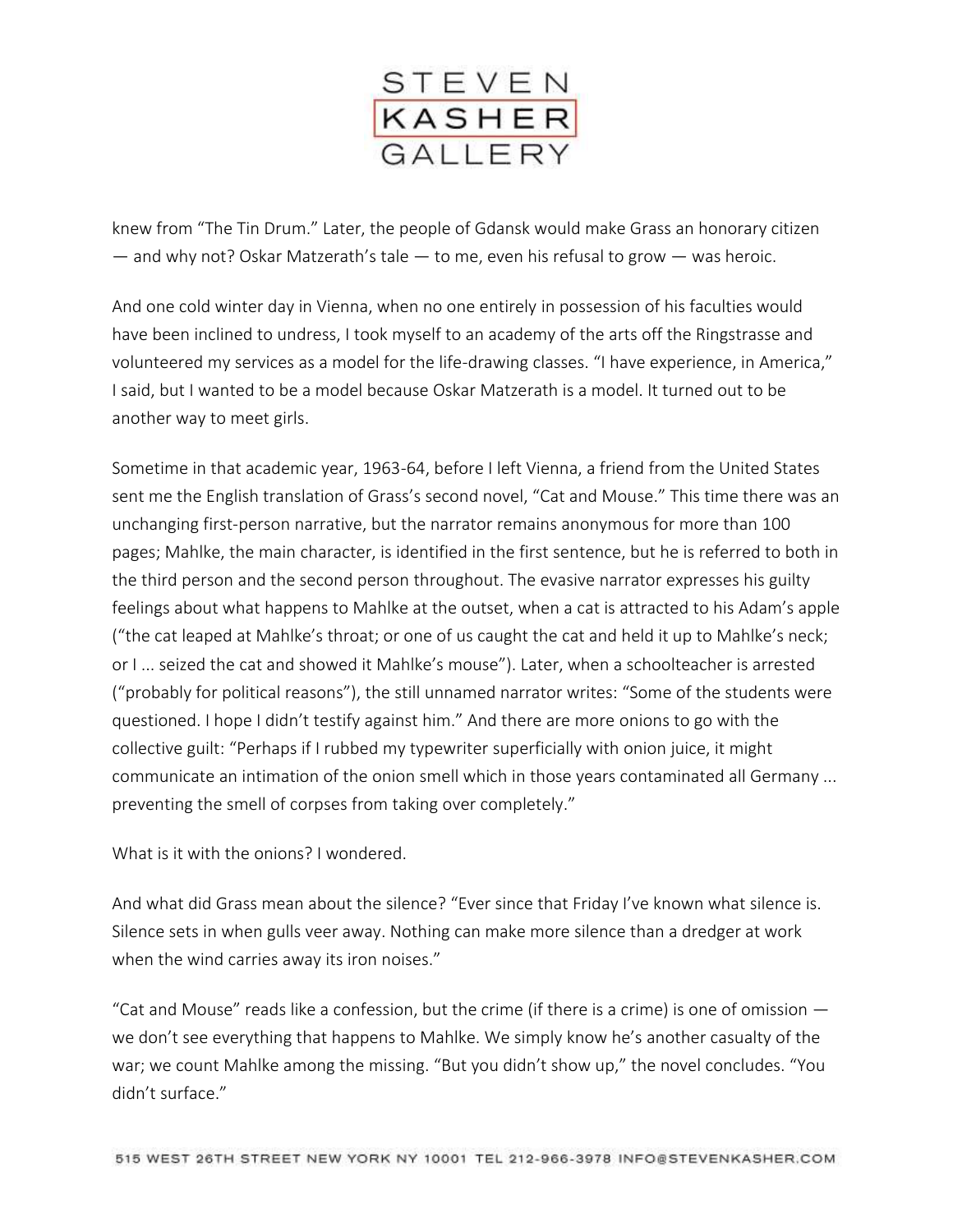

I left Vienna, with a young wife who was pregnant, at the end of the summer of 1964. My landlady burst into my bedroom with the future buyer of my motorcycle, which I was selling in order to pay my rent. There was the dog-eared, well-marked but unread German paperback of "Die Blechtrommel" on my night table. My landlady was surprised that it was taking me so long to read the novel; not wanting to admit my failures with German, I asked her what she thought of Günter Grass. Both my motorcycle's buyer and I were students; we smugly assumed that Grass was exclusively student property. And I didn't think my landlady was much of a reader; however, years later, someone of her generation would surprise me by repeating exactly what my landlady said to me about Grass. "Er ist ein bisschen unhöflich." ("He is a little impolite.")

This was my first awareness that Grass, to an Austrian and German audience — especially to those old enough to remember the war — was seen as more than an internationally famous and respected writer. To many Austrians and Germans, Grass is perceived as a merciless judge and unrestrained moral authority. Not only were his novels acts of atonement; he was a harsh critic of postwar Germany — he took everyone to task, not just politicians. (And not only Germans, as I would discover.)

In 1979, Grass wrote: "There's no shortage of great Führer figures; a bigoted preacher in Washington and an ailing philistine in Moscow." In 1982, following a trip to Nicaragua, Grass said he felt ashamed that the United States was an ally of his country. ("How impoverished must a country be before it is not a threat to the U.S. government?") In one of the essays collected in "On Writing and Politics," he states: "Individual Christians and Christian groups shared the utmost bravery in resisting Nazism, but the cowardice of the Catholic and Protestant churches in Germany made them tacit accomplices." And in "Headbirths," which I wrote about in Saturday Review in 1982, Grass was still takinghimself to task: "It was a mistake to imagine that 'Cat and Mouse' would abreact my schoolboy sorrows." Guilt, and more guilt — and more atonement. Boy, does this guy beat up on himself! I thought.

Nor did I escape Grass's disapproval. At a dinner party in New York, where I was living in the early 1980s, I organized a gathering of writers from West Germany and East Germany — Günter among them. (They had little opportunity to talk to one another in their then divided country.) There was a lot of wine; it was a very late night. And when Grass was leaving, he looked worried; pulling me aside, he said he was worried about me. He told me I wasn't quite as angry as I used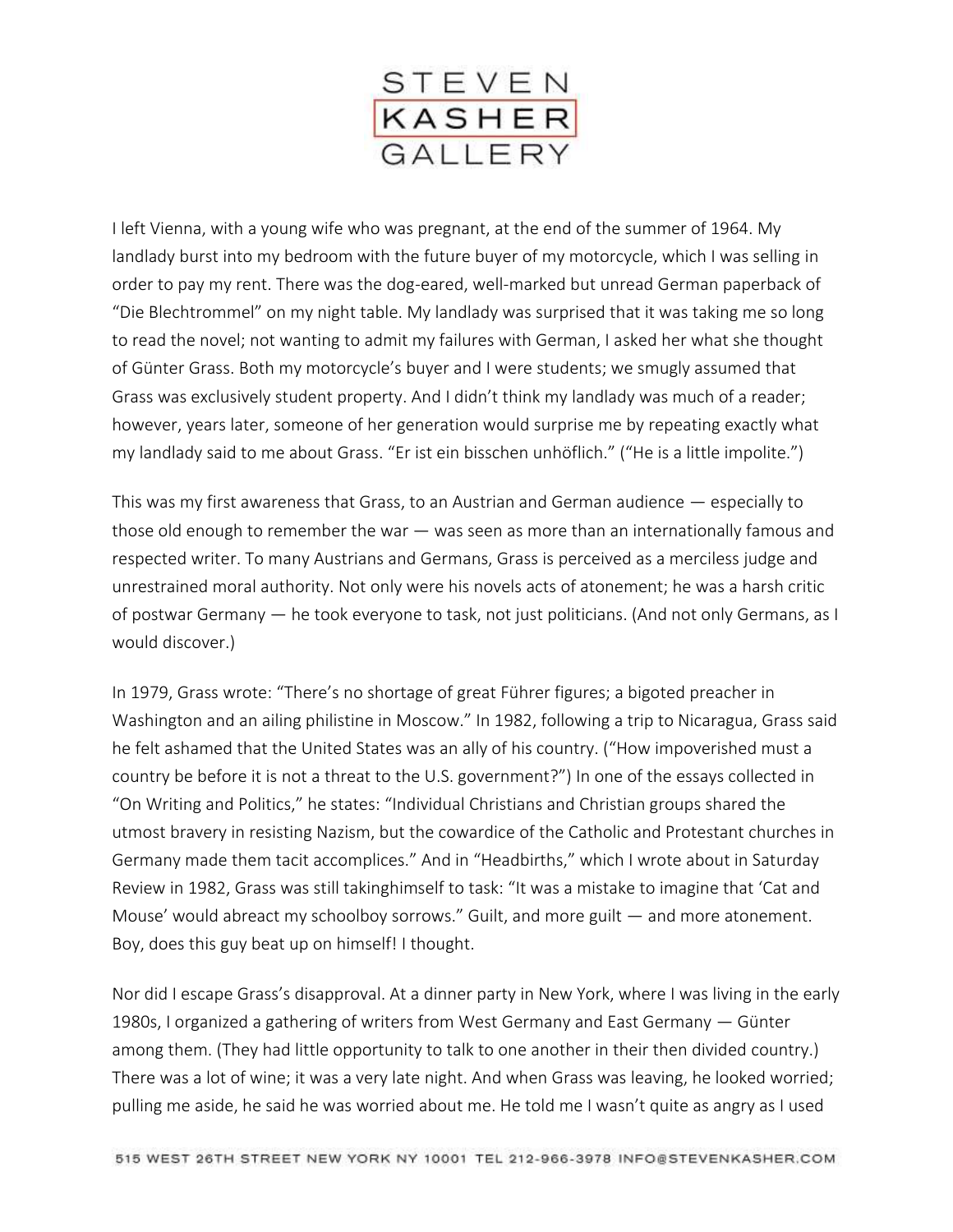

to be, and said good night. At the time, only "Garp und Wie Er die Welt Sah" and "Das Hotel New Hampshire" had been translated into German; this was his way of saying that the newer novel had disappointed him. The East Germans stayed on and on, but I spent the rest of the night resolving that I would get angrier and stay angry. If my hero — my model of the form, who'd written election speeches for Willy Brandt (in 1969) — found me lacking in firepower, I needed to fan the flame.

There is a photograph of us together in New York, around that time. We're at an art gallery, where there was a show of Grass's drawings. He was a sculptor and graphic artist before he was a novelist; he still draws all the time. I have four of his drawings in my house in Vermont, and in his studio in Behlendorf (near Hamburg) there are more of his drawings than there is evidence that he's a writer — just one typewriter and a stand-up desk. In the photograph taken in New York, I am laughing about something, but Grass — also amused but not laughing, and scrutinizing me over the bowl of his pipe —seems faintly disapproving, even then. (I was laughing too hard or too much, apparently.) One's mentors are difficult to please.

In another photo, taken in December 1992 at the Poetry Center of the [92nd Street Y,](http://topics.nytimes.com/top/reference/timestopics/organizations/n/ninetysecond_street_y/index.html?inline=nyt-org) where I introduced Grass at a reading from "The Call of the Toad" — he read in German, and I followed with the English translation — we are similarly dressed and appear to be the exact same size. And there's one more photo, from Behlendorf — Grass's wife, Ute, took the picture. My wife, Janet, and my youngest son, Everett, are with us, and Günter is with his ever-present pipe and his dog; there's a cow in the background. It was October 1995 — not long after the famous cover photograph on Der Spiegel of that senile tyrant but celebrated critic, Marcel Reich-Ranicki, ripping apart Grass's novel "Ein Weites Feld." (Some journalists in Germany resented the marketing of Grass's "Too Far Afield" as a political novel about German "reunification" — as it was still called at the time.)

At the 1990 Frankfurt Book Fair, where I appeared on television with Grass and the Russian poet Yevgeny Yevtushenko, Grass had criticized the brand-new (official) unification of the two Germanies — essentially saying that unification, if it happened too quickly, would lead to economic exploitation of the East by the capitalists in the West. To many young people eager for the change, Grass's criticism was especially unpopular. Five years later, Der Spiegel (what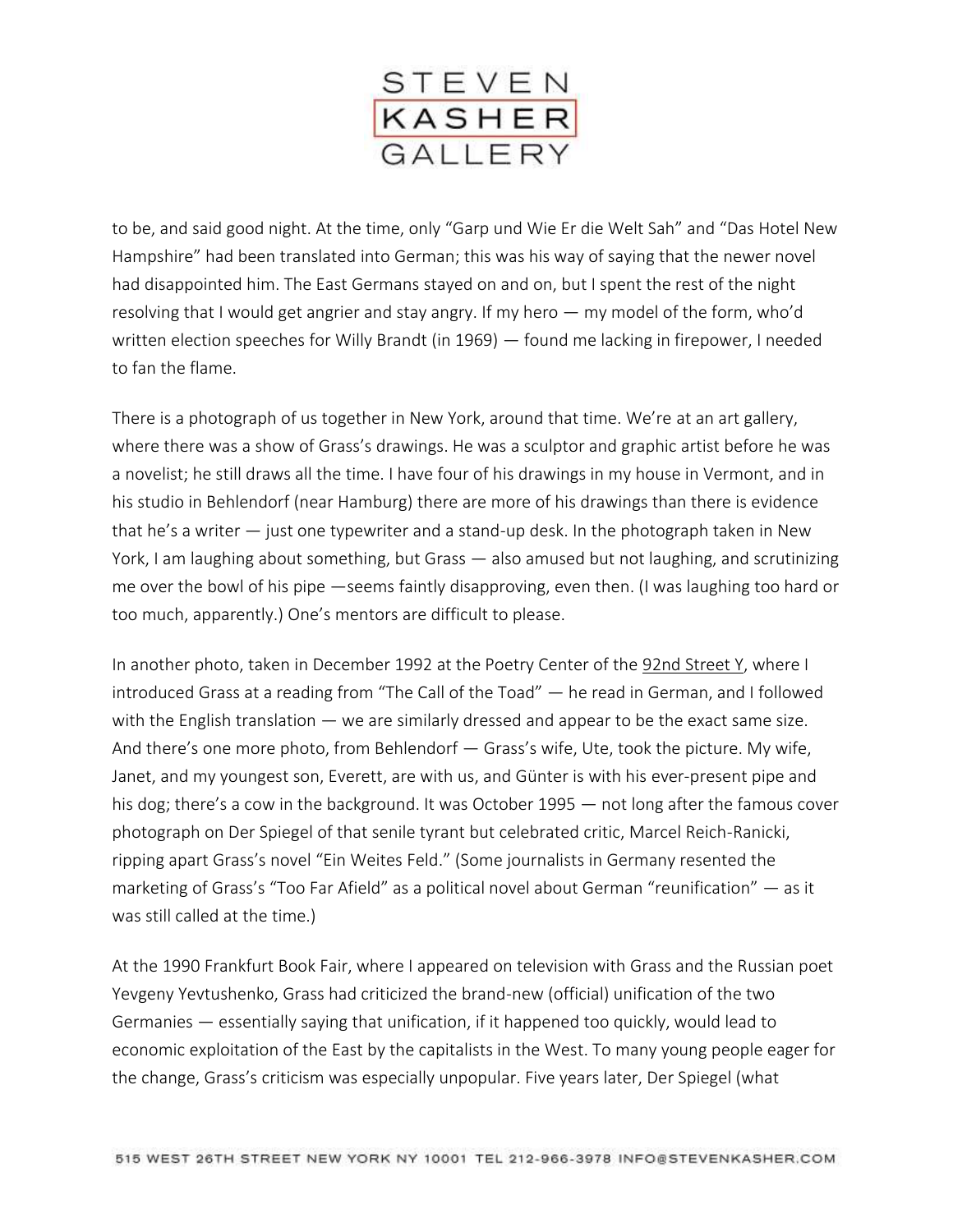

amounts to the Time or Newsweek of Germany) depicted the tearing apart of Grass's new novel on its cover. The magazine might as well have conducted a book burning.

It's important to understand that the man has made enemies. Twenty-five books and the Nobel [Prize](http://topics.nytimes.com/top/news/science/topics/nobel_prizes/index.html?inline=nyt-classifier) (in 1999) precede Grass's autobiography, "Peeling the Onion," which was published in German ("Beim Häuten der Zwiebel") last summer to a chorus of controversy. While it was acceptable to Grass's critics that he had volunteered for the submarine corps at the age of 15, the revelation that he was drafted into the Waffen SS, the combat force of the SS, in 1944, when he was 17, was a shock. Grass spent the final months of the war with the force — later convicted en masse of war crimes by the Nuremberg tribunal.

Why had he waited so long to tell? his critics asked. (As if there had ever been a time when he wouldn't have been criticized for it!) A historian, writing in the Frankfurter Allgemeine Zeitung, wondered why the revelation had come out "in such a tortured way." (As if there wasn't ample evidence of what was "tortured" about Grass in all the books leading up to this one!) Another writer in the Frankfurter Allgemeine conjectured that the last, unfulfilled mission of Grass's Frundsberg tank division was to get Hitler out of Berlin. ("In other words, Grass could have freed Hitler.") A writer in Die Tageszeitung accused Grass of "calculating"; shouldn't he have written to the Swedish Academy and offered a premature refusal? ("A former Waffen SS man would never have been considered for this prize.") A piece in the Neue Zürcher Zeitung said of Grass: "Posing as a self-assured moralist ... " and so on. Both the Süddeutsche Zeitung and the Frankfurter Rundschau complained about the lateness of the admission. But good writers write about the important stuff before they blab about it; good writers don't tell stories before they've written them!

I wrote an article for the Frankfurter Rundschau — in defense of Grass, of course. I also wrote Günter. I complained about the "predictably sanctimonious dismantling" of his life and work in the German media — "from the cowardly standpoint of hindsight." I wrote: "You remain a hero to me, both as a writer and as a moral compass; your courage, both as a writer and as a citizen of your country, is exemplary — a courage heightened, not lessened, by your most recent revelation."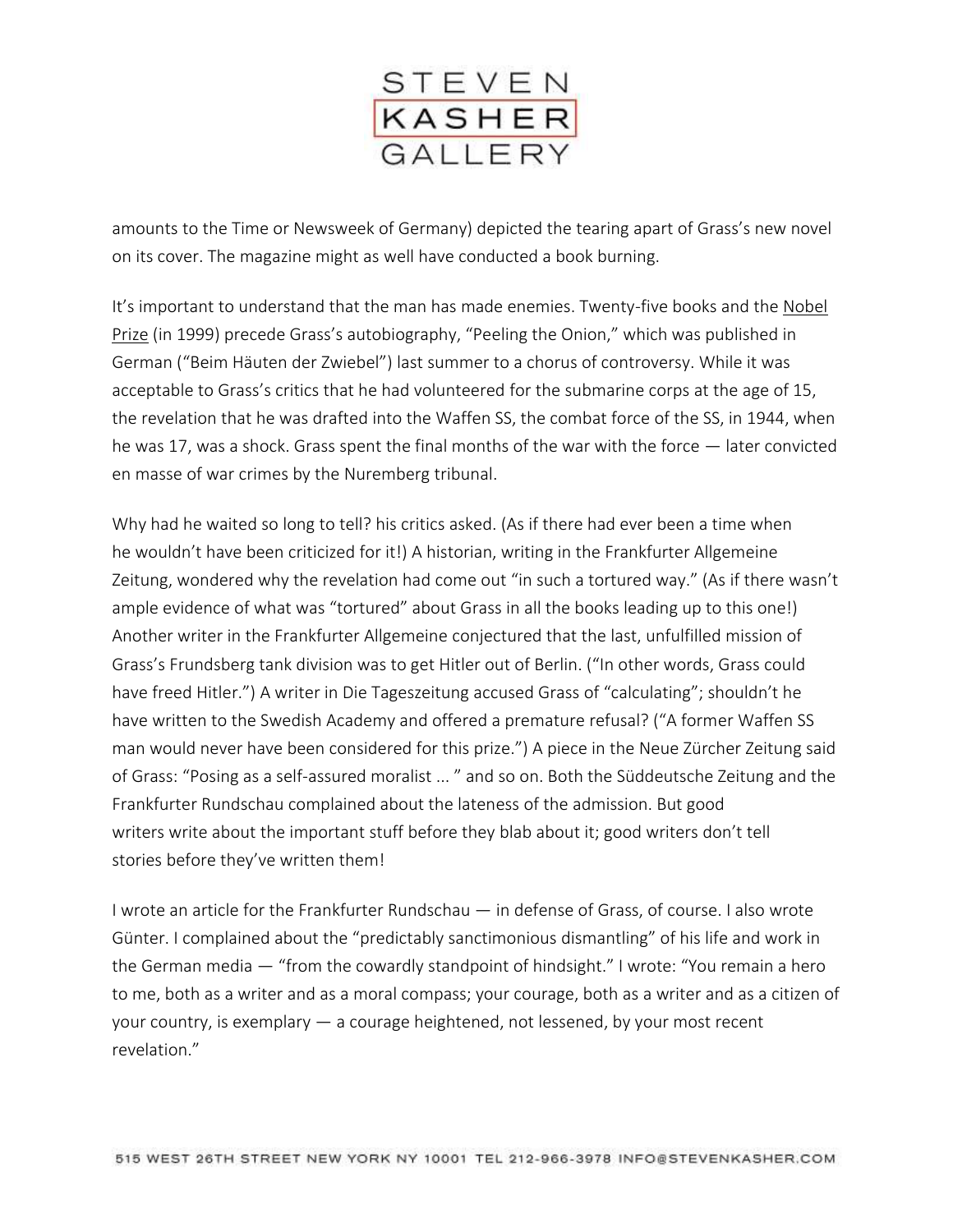

Volker Schlöndorff, who directed the movie of "The Tin Drum," expressed compassion for his friend in Der Tagesspiegel; [Salman Rushdie](http://www.nytimes.com/2001/09/09/books/author-rushdie.html?inline=nyt-per) also spoke out in Grass's defense. Tilman Krause, in Die Welt, wrote: "Whether we admire the probing honesty of his unsparing peeling of the onion or denounce it as a lapse that we would have preferred not to know about, will depend on how we feel about the author, whether we wish him well or not." And, in the Süddeutsche Zeitung, the writer Ivan Nagel, who is Jewish (and was in hiding in Hungary while Grass, his contemporary, served in the Waffen SS), expressed empathy for the belatedness of the author's confession: "I myself had no reason to feel shame — after all, I was one of the persecuted — but nevertheless for 55 years I could not speak about it. I understand Günter Grass, who only now is able to talk about his shame, his disgrace. Life is not a reference book that you can flip through at will; it is no finished manuscript that you can publish at any time."

Another sympathetic response came from the Swiss author Adolf Muschg — this in the Frankfurter Allgemeine Zeitung. "The shame of survivors is not uniquely German; and because it is accompanied by certain taboos, even respectable ones, I think I can understand why half a century can pass before one can speak with relief about having gotten out alive from the Fuhrer's war." Muschg added: "The book is much more and much less than a confession. It has a lot to say."

In my view, the most unfortunate of the Grass attacks was Lech Walesa's declaration that he was glad he never met Grass — thus avoiding the plague of shaking Grass's hand, which the former Polish president said he would not do. In August 2006, Walesa also called for Grass to give up his honorary citizenship to the city of Gdansk — bestowed on the author for how he'd paid tribute to the suffering in Danzig in "The Tin Drum." Walesa soon retracted his remarks — he called them "too hasty." By the time I went to Warsaw, in early September of last year, my Polish publisher told me that the Poles were "divided" about Grass's revelation. What I noted in Warsaw was that Grass's many readers had already made their peace with him; those who had not read him, or those who had read only "The Tin Drum," were the ones calling for him to give back his Nobel Prize.

I was in Paris later that same September. A French journalist told me that there had been more demands in the French media for Grass to give back his Nobel than there had been similar demands for [Yasir Arafat](http://topics.nytimes.com/top/reference/timestopics/people/a/yasir_arafat/index.html?inline=nyt-per) to give back his. ("Peeling the Onion" won't be published in France until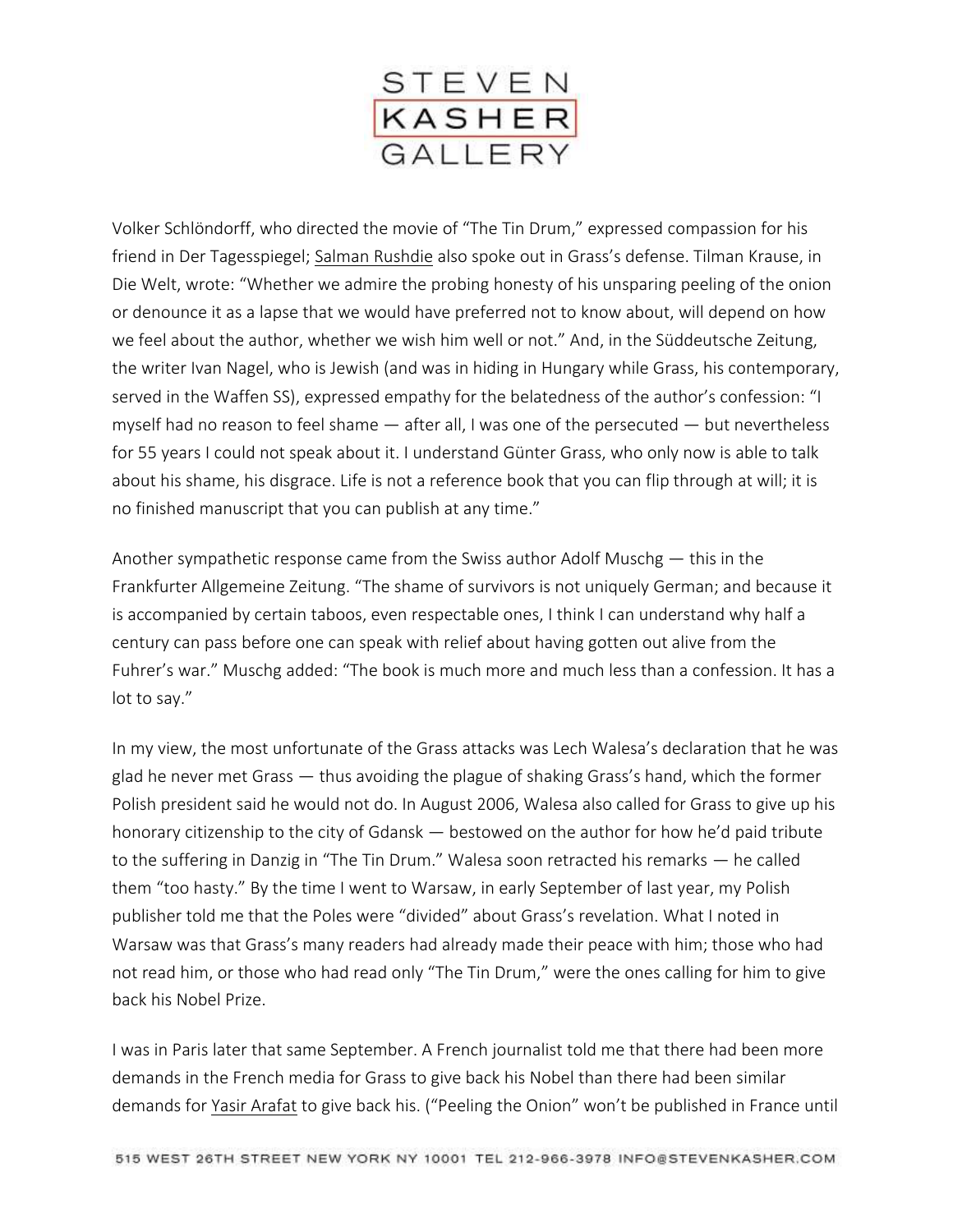

October of this year.) But in Germany, now that people have readthe autobiography, most of the criticism has stopped; the issue is what Germans call "kalter Kaffee," or "cold coffee."

I know some Germans who refuse to read "Peeling the Onion," but they're not Grass readers, or they disliked him before the Waffen SS revelation, and they are mostly on the political right — or they are those who branded Grass a member of the "unreconstructed left," after his doomsaying in the giddiness of the 1990 unification. I was on a book tour in Germany at that time, speaking largely to university students — in Bonn, Kiel, Munich and Stuttgart — and everywhere I went the students were irritated with me for my friendship with Grass. (Why did I give Owen Meany the same initials as Oskar Matzerath? they kept asking. "Homage," I kept answering, but they didn't want to hear it.)

No one I know who's actually read "Peeling the Onion" wants Grass to give back his Nobel. The memoir is as good as the very best of Grass's novels, and it has an opening sentence that explains what his readers might have mistaken, in the earlier work, for a stylistic device — I know I did. "Today, as in years past, the temptation to camouflage oneself in the third person remains great: He was going on 12, though he still loved sitting in his mother's lap. ..." Grass establishes at the outset that "memory is like an onion." He also asserts, "The brief inscription meant for me reads: I kept silent" — adding, "the temptation is great to discount one's own silence." As a child and young teenager, Grass admits to hero worship. "It was the newsreels: I was a pushover for the prettified black-and-white 'truth' they served up." This autobiography is a painful confession. "Over and over, author and book remind me of how little I understood as a youth and how limited an effect literature may have." Danzig was pounded to rubble at the end of the war; the early chapters of this memoir focus on "the boy who left the city at a time when all its towers and gables were still intact."

Calling to mind the rape of the widow Greff by Russian soldiers in "The Tin Drum," Grass relates that his own mother never told him where and how often she had been raped by the Russians. "It was not until after she died that I learned  $-$  and then only indirectly from my sister  $-$  that to protect her daughter she had offered herself to them. There were no words." Grass's sister became a nun, then a midwife. "Her childhood faith, lost in the face of the violence committed by soldiers at the war's end, had been restored."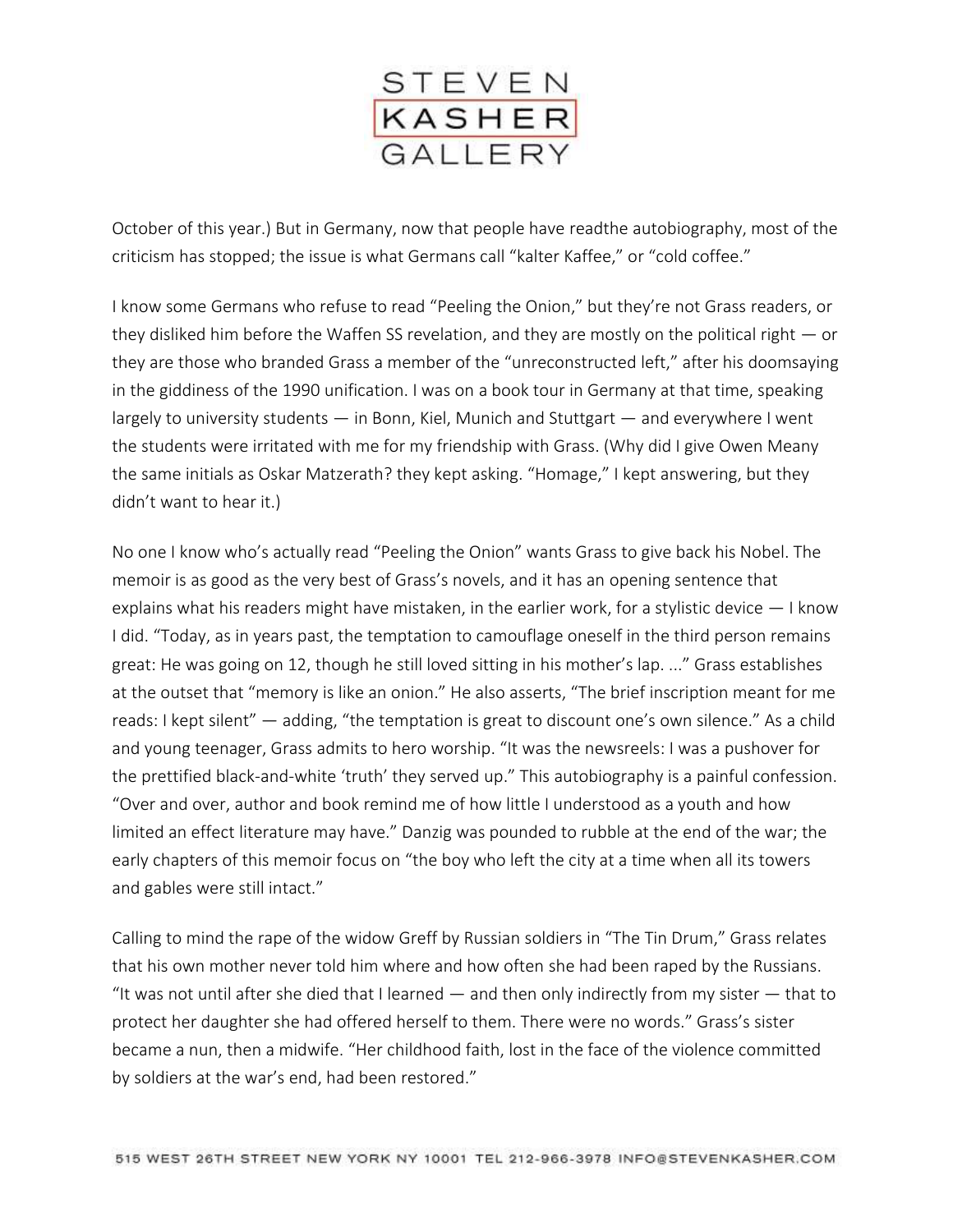

The author's faith isn't reclaimed. He admits to viewing the Waffen SS as "an elite unit." Once more camouflaging himself in the third person, Grass writes, "The boy, who saw himself as a man, was probably more concerned with the branch of service: if he was not destined for the submarines, which hardly came up in the radio bulletins any longer, then he would be a tank gunner. ... " Grass then acknowledges: "What I had accepted with the stupid pride of youth I wanted to conceal after the war out of a recurrent sense of shame. But the burden remained, and no one could alleviate it." Of the diary Grass lost in the war, he says only, "It is not an easy loss to write off: it has often made me feel lost to myself."

While Grass notes that he "never looked through a sight, never felt for a trigger and thus never fired a shot," the exchange of his Waffen SS uniform, with "those ornaments" (the double rune) on the collar, for "an ordinary Wehrmacht jacket" was the work of an older private who took the 17-year-old Grass under his wing — the first but not the last "guardian angel" to look after the budding author. But the private who organized Grass's uniform change loses both his legs; Grass is wounded by shrapnel. "I made not a sound; I just stood there in my piss-soaked pants, staring at the innards of a boy I had just been shooting the breeze with. Death seemed to have shrunk his round face."

It is after the war when the artist-in-progress observes: "Anyone who has seen not only individual corpses but corpses in piles looks on every new day as a gift." As a P.O.W., when he is shown pictures of Bergen-Belsen, Grass says simply, "I couldn't believe it." He writes: "First, incredulity, when the concentration camp pictures startled me with their black-and-whiteness; then, speechlessness."

At the age of 18, when he is released by the Americans, Grass confesses here that he didn't feel any guilt. Slipping once again into the third person, he refers to "the aimless black marketeer who bore my name." He speaks of his three hungers — the ordinary one, to eat (he was near to starving in the P.O.W. camp), "the desire for carnal love" and his hunger for art ("this desire to conquer all with images").

Only much later does the need to speak out emerge — Grass titled a book "Speak Out!" And in Tel Aviv, in 1967, he recalls, "I was 39 ... and had the reputation of being a troublemaker because of my tendency to bring out into the open what had too long been swept under the carpet." The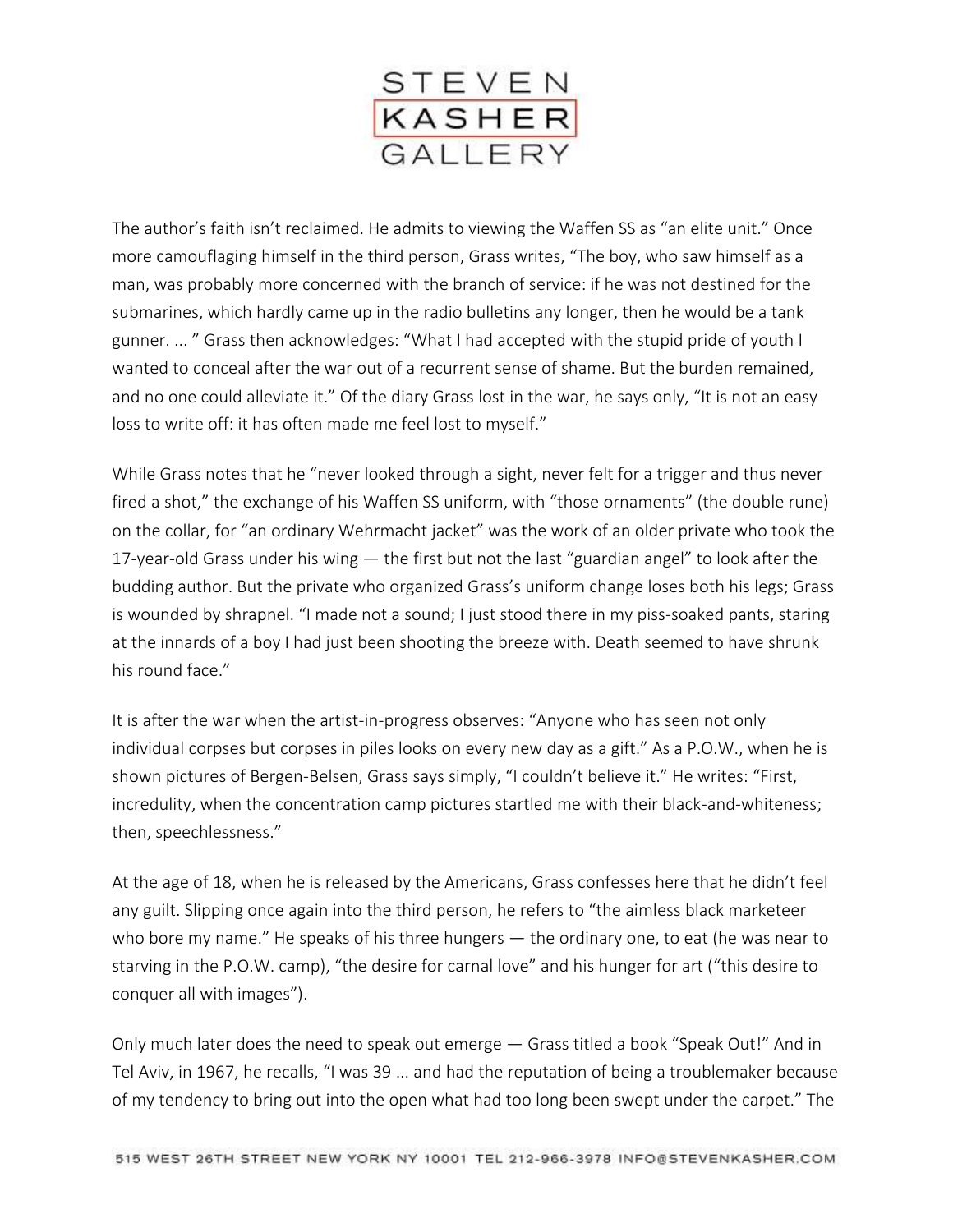

to and fro, between concealment and revelation, makes "Peeling the Onion" both fascinating and searing. "I, the war child badly burned and therefore inexorably attuned to contradiction," he describes himself. "I found anything with a whiff of the national repugnant."

Nearer the end of the book, Grass bluntly states: "I practiced the art of evasion." What is breathtaking about this autobiography is Grass's honesty about his dishonesty. From this, "I was completely and utterly taken up with my own existence and the attendant existential questions and could not have cared less about day-to-day politics" — to this, "I have to admit that I have a problem with time: many things that began or ended precisely didn't register with me until long after the fact."

And throughout the book are the origins, the actual sources, of details readers will remember from Grass's novels; the reference to Oskar Matzerath, who "got himself a job as a model," had special meaning for me. There's also the appearance (in a small town in Switzerland) of "a boy about 3 years of age ... with a toy drum hanging from his neck" — enough to give readers of "The Tin Drum" a chill — or this quieter observation: "One never knows what will make a book."

It is the moral certainty, the holding himself accountable, that makes this memoir resonate so powerfully. First loves, first wife and everything that leads up to the writing of his first novel they are all captured here — but, as always, Grass is best at taking himself to task. "Even if an author eventually becomes dependent upon the characters he creates, he must answer for their deeds and misdeeds."

Although this autobiography abruptly ends upon the publication of "The Tin Drum" in the autumn of 1959, when the young novelist and his wife went to the Frankfurt Book Fair "and danced till morning," it is hard to imagine there will be a sequel. Grass finds an eloquent way to call it quits — "from then on I lived from page to page and between book and book, my inner world still rich in characters. But to tell of all that, I have neither the onion nor the desire."

It was last August when I read on Spiegel Online the musings of a former Waffen SS man named Edmund Zalewski, who had done some research of his own after he heard about Grass's revelation. (Nobody Zalewski contacted could remember a Günter Grass.) After the war, Zalewski "never lost touch" with his former SS colleagues. He is still the secretary of the Frundsberg